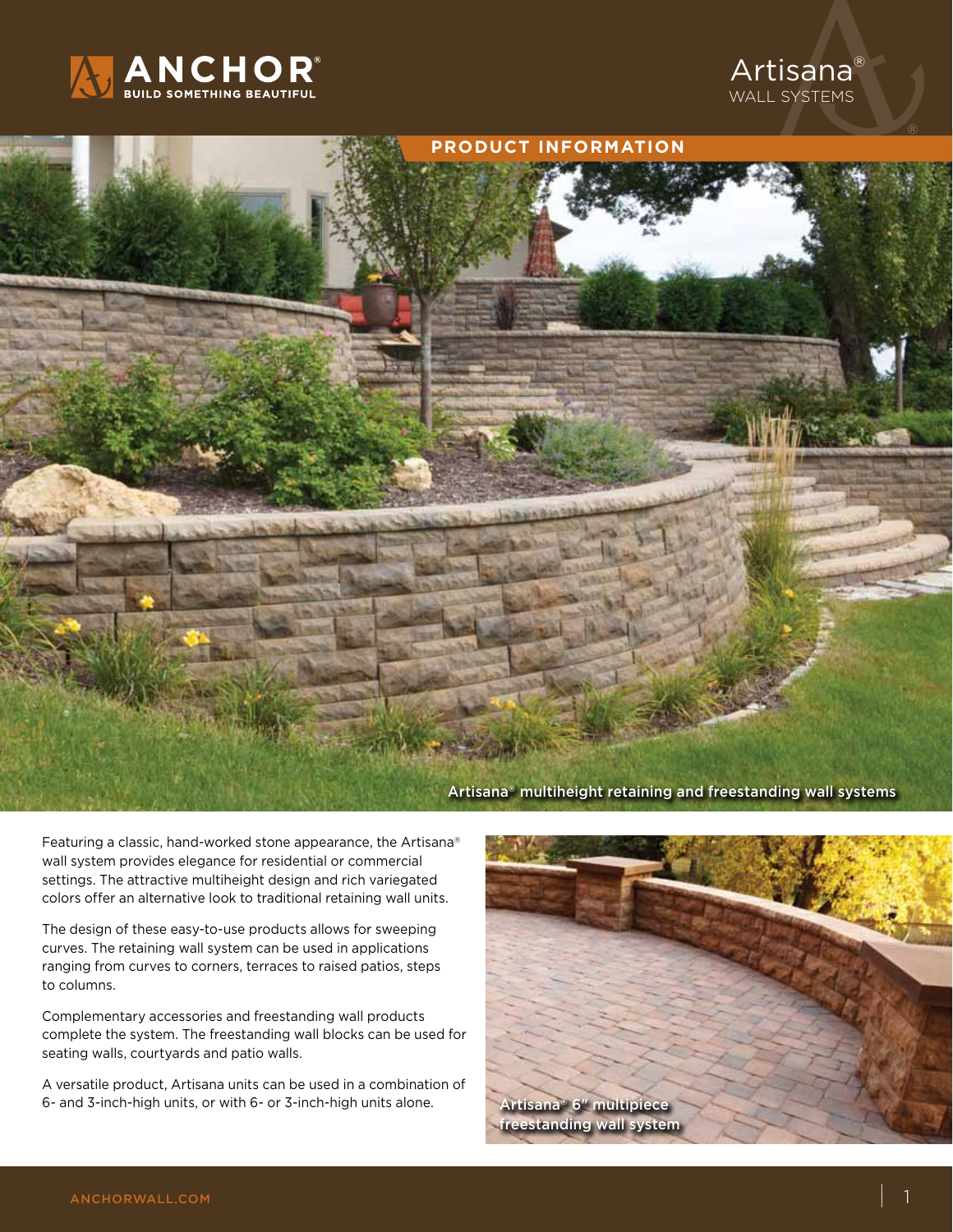



## **Retaining wall system**

- Can be used to build gravity walls up to 3 feet high, including buried course, but excluding the cap.\* Taller walls can be built using geosynthetic reinforcement or the Anchorplex™ retaining wall system when designed by a qualified engineer.
- Minimum outside radius, measured on the top course to the front of the units: 4 feet\*\*
- Minimum inside radius, measured on the base course to the front of the units: 8 feet\*\*

## **Freestanding wall system**

- Can be used to build walls up to 3 feet high, including buried course, but excluding the cap
- Minimum radius using all three units: 4 feet\*\*

 *<sup>\*</sup>This height assumes level backfill and clean, compacted sand or gravel and no surcharge. \*\*May vary depending on the installation pattern.*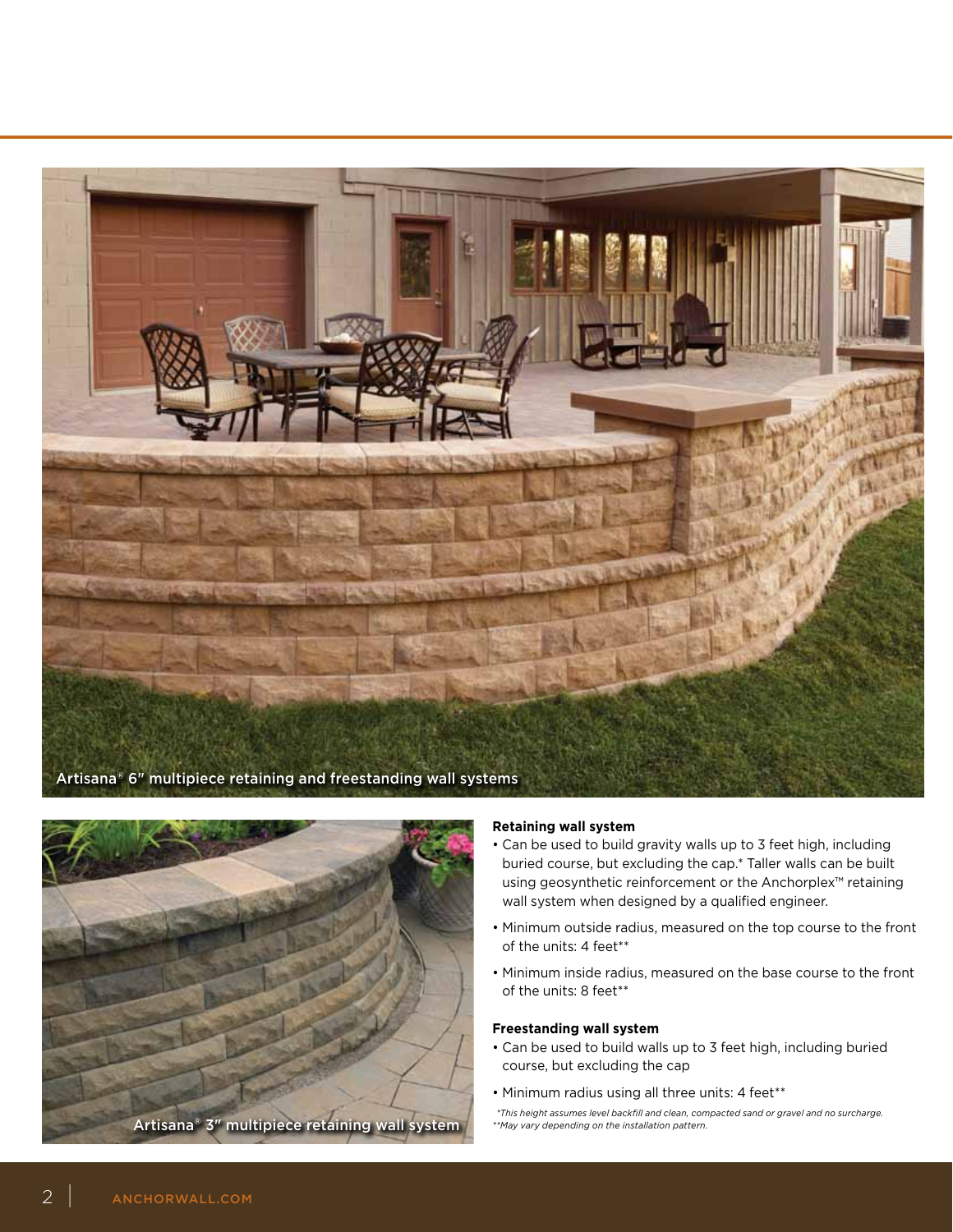



## No pins. No mortar. No misalignments.

Rear-lip block, invented by Anchor, makes installation fast and accurate. Anchor™ – the original



Artisana® 6" multipiece freestanding wall system Artisana® 6" multipiece retaining wall system